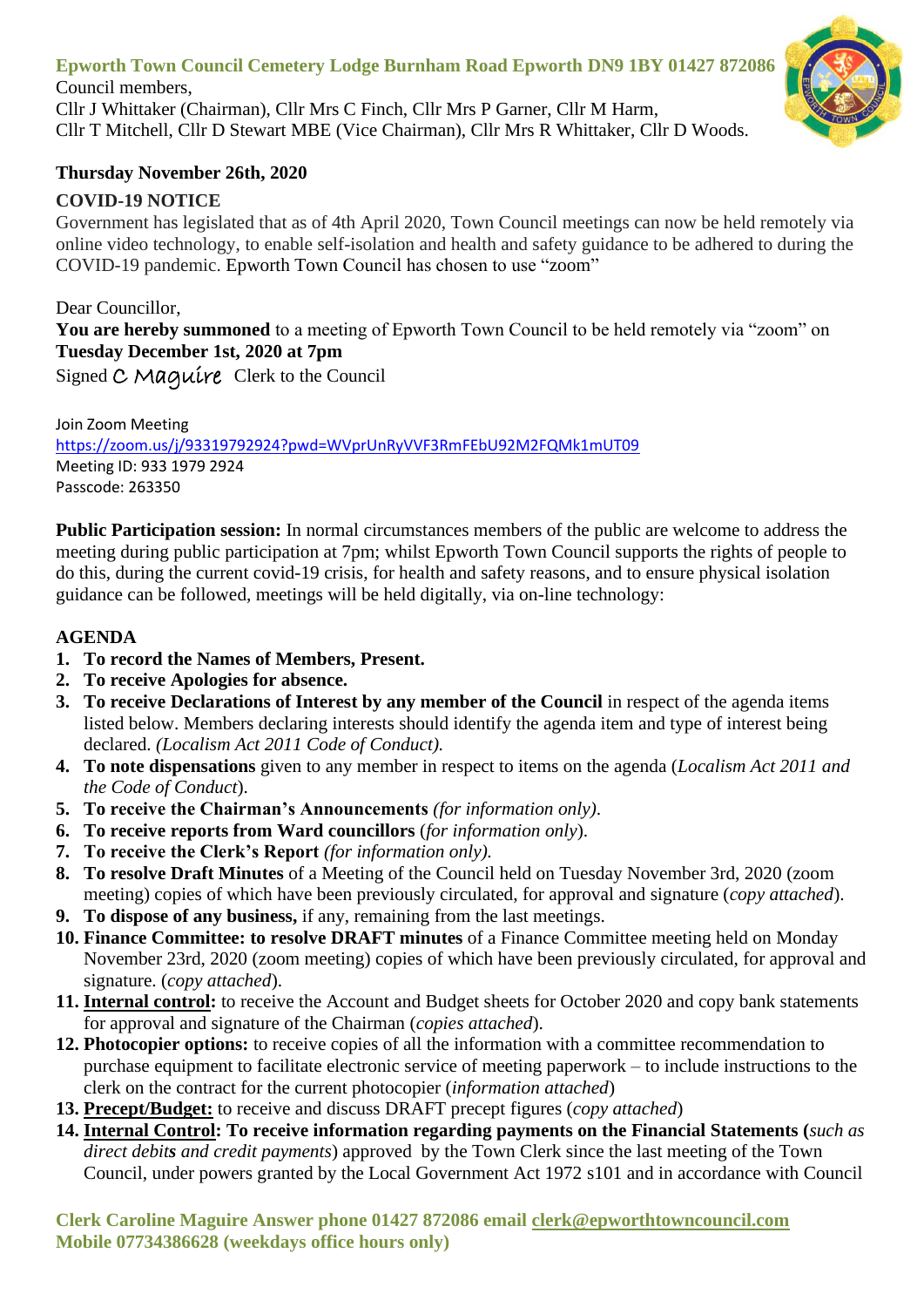|          | <b>Receipts</b>        |                             | <b>Net</b> | Vat     | total     |
|----------|------------------------|-----------------------------|------------|---------|-----------|
| 10.11.20 | <b>HMRC</b>            | VAT claimed                 | £1,025.06  |         | £1,025.06 |
| 05.11.20 | <b>EDF</b> energy      | Refund                      | £39.41     |         | £39.41    |
|          |                        | <b>Total income</b>         |            |         | £1,064.47 |
|          | <b>Cheques paid</b>    |                             | <b>Net</b> | Vat     | Total     |
| 09.11.20 | 104585                 | <b>Epworth Bowls Club</b>   | £1,500.00  |         | £1,500.00 |
| 10.11.20 | 104586                 | Playdale rotunda            | £1,059.56  | £211.91 | £1,271.47 |
|          |                        | repairs                     |            |         |           |
| 10.11.20 | 104587                 | <b>United Carlton</b>       | £34.01     | £6.80   | £40.81    |
| 10.11.20 | 104588                 | Kingfisher Print            | £170.00    |         | £170.00   |
| 10.11.20 | 104589                 | Tuff Trax (Turbary)         | £900.00    | £180.00 | £1,080.00 |
| 10.11.20 | 104590                 | P Haywood watering          | £125.00    |         | £125.00   |
|          |                        |                             |            |         | £0.00     |
|          |                        | <b>Total cheques</b>        |            |         | £4,187.28 |
|          | <b>Authorised Card</b> |                             |            |         |           |
|          | <b>Payments</b>        |                             |            |         |           |
| 10.11.20 | <b>VISA</b>            | Torne Valley cable ties     | £7.00      | £1.40   | £8.40     |
| 12.11.20 | <b>VISA</b>            | Post office stamps          | £18.24     |         | £18.24    |
|          |                        |                             |            |         | £0.00     |
|          |                        |                             |            |         | £0.00     |
|          |                        | <b>Total payments</b>       |            |         | £26.64    |
|          | Misc. Items/DD's       |                             |            |         |           |
| 01.11.20 | <b>Scottish Power</b>  | electric Chapel of Rest     | £11.00     |         | £11.00    |
| 01.11.20 | <b>Scottish Power</b>  | electric Market Place       | £10.00     |         | £10.00    |
| 22.11.20 | <b>HSBC</b>            | <b>Bank charges</b>         | £19.90     |         | £19.90    |
| 25.11.20 | Vodaphone              | monthly plan                | £19.17     | £3.83   | £23.00    |
| 26.11.20 | Everflow               | Cemetery water              | £18.23     |         | £18.23    |
| 27.11.20 | Plusnet                | monthly plan                | £33.00     | £6.60   | £39.60    |
| 01.12.20 | North Lincs Council    | <b>Trade waste Cemetery</b> | £26.60     |         | £26.60    |
| 01.12.20 | North Lincs Council    | Cemetery rates              | £62.00     |         | £62.00    |
|          |                        |                             |            |         | £0.00     |
|          |                        |                             |            |         | £0.00     |
|          |                        | <b>Total DD's</b>           |            |         | £210.33   |

Policy (*schedule herewith*) for approval and signature. **NOTE: banking dates are approximate and may vary from those listed**

**15. Internal control: To resolve December cheques for payment** as presented on the following schedule *(Local Government Act 1972 as amended)* for approval and signature.

|                      |                          | <b>Net</b> | <b>VAT</b> | Total  |
|----------------------|--------------------------|------------|------------|--------|
| 104591   R Wilkinson | <b>Windows Cemetery</b>  | £30.00     |            | £30.00 |
|                      |                          |            |            | £0.00  |
|                      |                          |            |            | £0.00  |
|                      | <b>Total cheques for</b> |            |            |        |
|                      | payment                  |            |            | £30.00 |

**16. Cemetery Memorial reinstatement:** to receive and resolve figures from contractors (Memorial Masons) for the reinstatement of memorials in the "old" section of the Cemetery (*information attached*)

**17. Planning: Town & Country Planning Act 1990 (as amended)**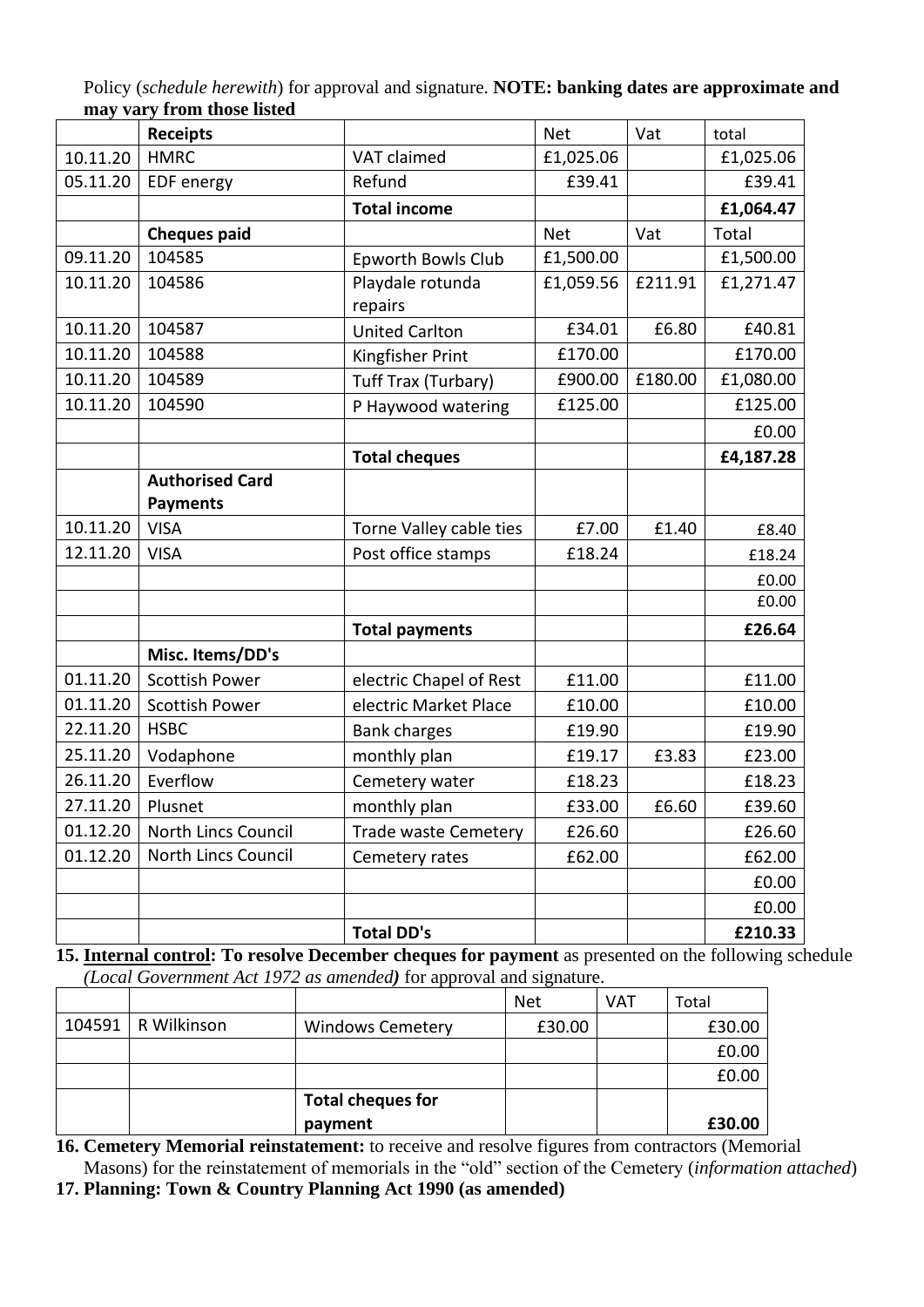- a) **To resolve DRAFT minutes** from a planning committee meeting held on Thursday November 19th, 2020 copies of which have been previously circulated for approval and signature (*copies attached*)
- b) **To resolve PA/2020/1527**: Planning permission for change of use of land and the siting of a lodge for the use of an agricultural worker  **Site location**: Harvester Farm, Greenholme Bank, Epworth (*application link circulated*)
- c) **To resolve PA/2020/1714**: Application for approval of reserved matters on plot 1 (appearance, landscaping, layout, and scale) pursuant to outline application PA/2020/1507 dated 01/11/2018 to erect 2 residential dwellings  **Site location**: land corner of West End Road and Scawcett Lane, Epworth (*application link*

*circulated*) d) **To resolve PA/2020/1734** planning permission to erect a two-storey side and rear extension

**Site location**: 20 Fieldside, Epworth (*application link circulated*) (e) **To resolve PA/2020/1803** planning permission for first-floor extension over existing garage and a single-storey rear extension (including demolition of existing conservatory) **Site location**: 4 Melwood Close, Epworth (*application link circulated*)

## **18. Combined Committee**:

(a) **to resolve DRAFT minutes** of a combined committee meeting held on Monday October 5th, 2020 (zoom meeting) copies of which have been previously circulated, for approval and signature (*copy attached*)

(b) **To resolve the locations** for 2 wooden planters (*item 12 committee minutes Monday October 5th*)

(c) **To resolve DRAFT minutes** of a combined committee meeting held on Monday November 16th, 2020 (zoom meeting) copies of which have been previously circulated, for approval and signature (*copy attached*).

(d) **Litter picking/handyman**: to receive and discuss draft proposals (*information attached*).

(e) **Pressure washing soft surfaces**: to receive copy quotation with committee recommendation (*copy attached*)

(f) **Additional waste bin**: to receive copy information and committee recommendation to purchase *(information attached*)

- (g) Hedge trimming: to receive copy quotation with committee recommendation (*copy attached*) (h) To receive DRAFT proposal for hanging basket schedule (*copy attached*)
- **19. Epworth Town Council "Social Media & Electronic Communication Policy** to receive copies of the amended policy for adoption (*copy attached*)
- **20. TMCR FM Ltd***:* to receive a letter from the organisation regarding the placement of a transmitter at Cemetery Lodge (*copy attached*)
- **21. Department for Business, Energy & Industrial Strategy** to receive a copy of information re new rules for busines with the EU (January 1st, 2021) (*copy attached*)
- **22. Council Award Scheme**: to receive a DRAFT Annual Report for adoption and publication (*copy attached*).
- **23. To discuss** reporting of crime and anti-social incidents (Cllr Mitchell)
- **24. Rural Market Town Group**: following presentation (November 2020) to resolve whether or not to join the pressure group (no fee until July 2021) (*information attached*).
- **25. Website Accessibility Statement**: to receive a copy of the statement for adoption (currently on website – *copy attached*)
- **26. To discuss** the timing of meetings
- **27. Correspondence:** to note list *(for information only pages 180 to 182), (copies attached).*
- **28. To list**: items for facebook.
- **29. Questions to the Chairman:** *(Items of immediate urgency that must be acknowledged before the next meeting and have not been included on the Agenda*)*.*
- **30. To confirm the date and time of the next monthly meeting as** *(Tuesday January 5th, 2021).*
- **31.** *In view of the confidential nature of the business concerning members of staff or legal issues about to be transacted, it is advisable and in the public interest that the press and public be temporarily excluded and they are asked to withdraw under the terms of the Public Bodies (Admission to Meetings) Act 1960 and of Standing Orders. THE COUNCIL MAY RESOLVE to exclude members of the*